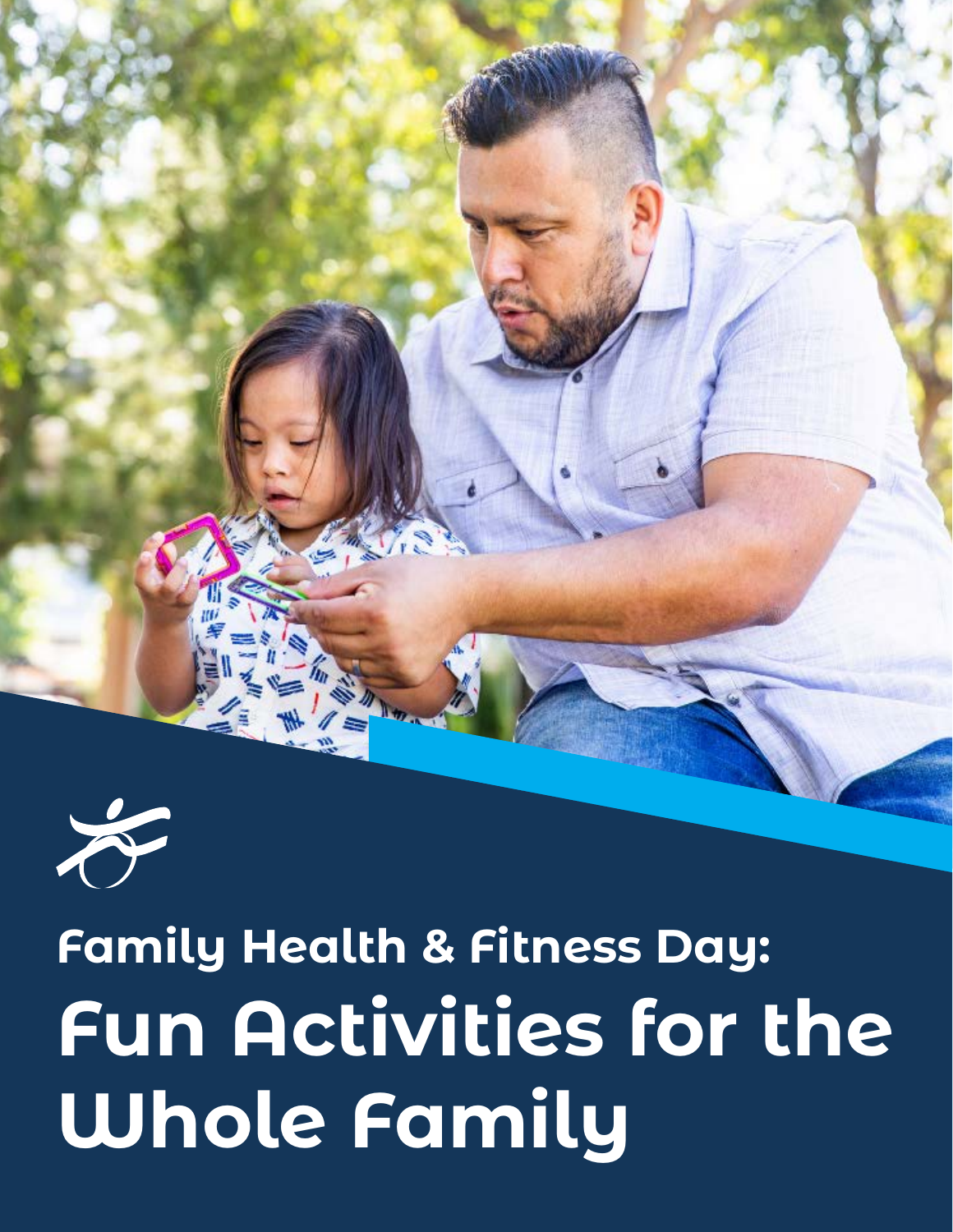

# **Family Health & Fitness Day: Fun Activities for the Whole Family**

Each year, the National Recreation and Park Association celebrates Family Health and Fitness Day to promote the importance of parks and recreation in keeping communities healthy and active. Being active promotes health and wellbeing, while allowing you to discover new things you may enjoy. You can participate in several ways – at home, virtually, and in your local parks and community!

#### **Get Active, Eat Healthy, Be Mindful**

Check out the list of activities and choose one or two from each section to create your perfect Family Health and Fitness Day!

#### **Connect on Social Media**

Share a picture or video on social media using the hashtags #NRPAFamilyFitDay, #CommitToInclusion, and #NCHPAD.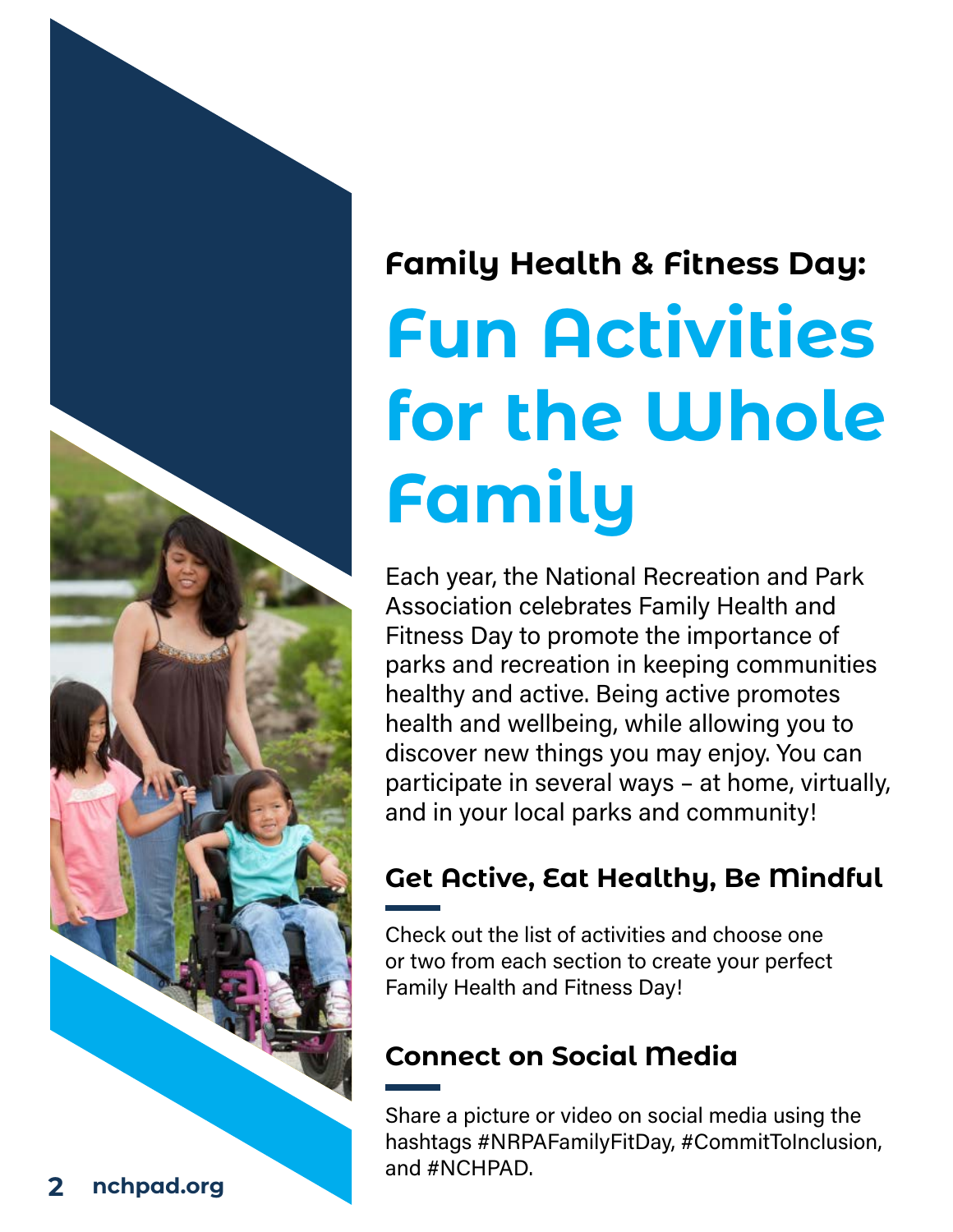

## **Get Active!**

standing

| Perform 3 of your favorite exercise moves for 15 minutes twice today                                                                                                                                      |
|-----------------------------------------------------------------------------------------------------------------------------------------------------------------------------------------------------------|
| Follow along and complete this 8-minute workout                                                                                                                                                           |
| Complete 30 shoulder shrugs by moving your shoulders to your ears and<br>releasing them                                                                                                                   |
| Perform a moving plank exercise for one minute 5 times today                                                                                                                                              |
| Race a parent or guardian to an imaginary destination of choice by<br>performing five minutes of cross-country skiing arms                                                                                |
| Grab two food cans from your pantry and place one in each hand. Complete<br>3-4 sets of 10 bicep curls                                                                                                    |
| Replace 30 minutes of TV watching with a game of <b>beach volleyball</b> or non-<br>latex balloon volleyball. Directions: hit back and forth over a net, string, or<br>piece of furniture such as a couch |
| Perform one of the plank exercises listed below during the TV commercial breaks.<br><b>Option 1: Wall Plank</b><br><b>Option 2: Moving Plank</b>                                                          |
| Grab a ball and hold it at the height of your chest; extend your arms out as far<br>as you can and in as many times as possible; this can be completed sitting or                                         |

**nchpad.org 3**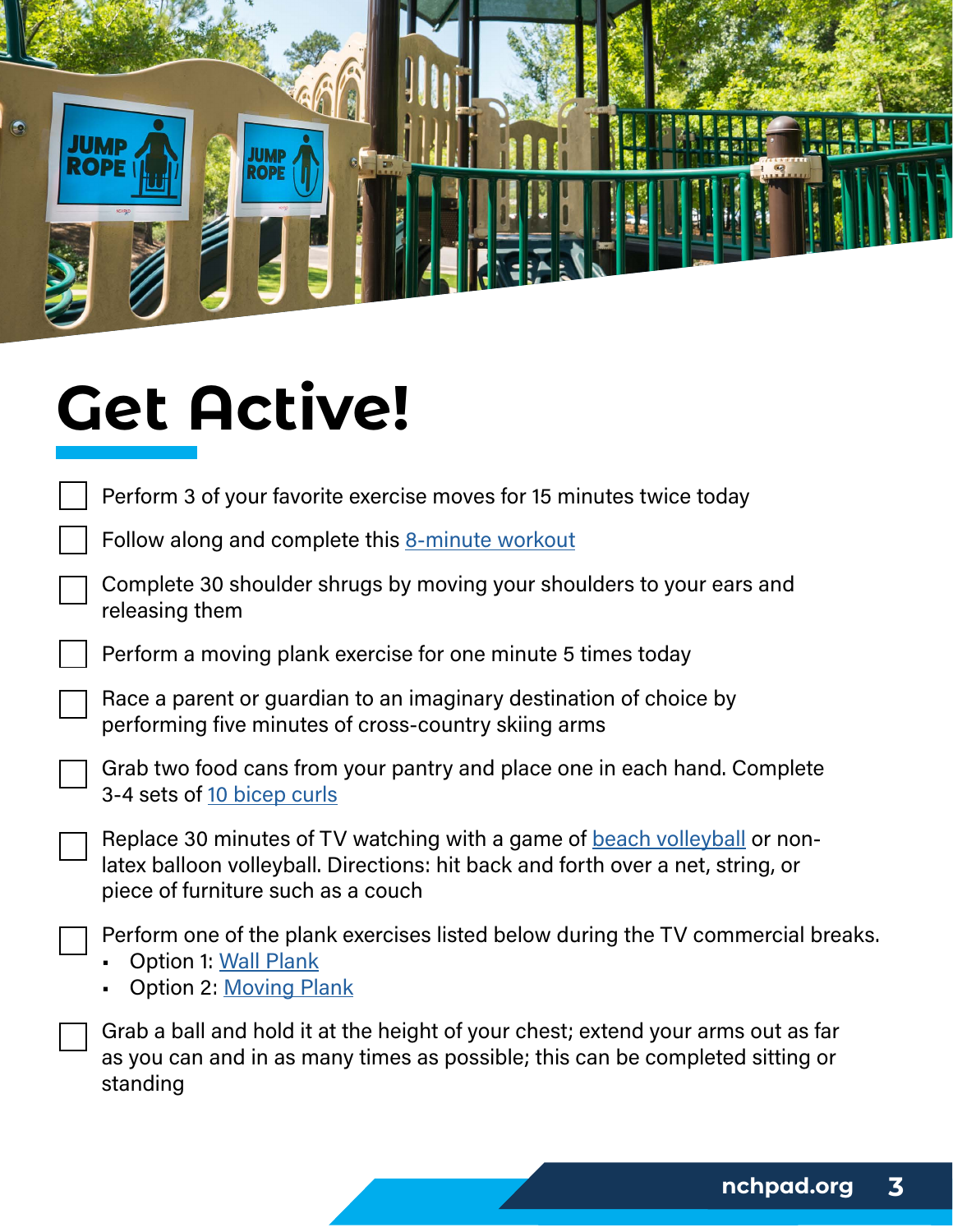| Complete 15 reps of arm dips 3-4 times on a counter, solid chair, or side of the<br>bed; for increased difficulty, complete exercise with legs straight out instead<br>of bent |
|--------------------------------------------------------------------------------------------------------------------------------------------------------------------------------|
| Complete an <i>inclusive yoga video</i> for kids                                                                                                                               |
| Learn and Dance to Cannot Stop the Feeling!                                                                                                                                    |
| Do a set of 20 burpees or wheelchair burpees                                                                                                                                   |
| Choreograph your own dance to your favorite music and songs for 30 minutes.                                                                                                    |
| Learn this fun dance to "I like to move it!"                                                                                                                                   |
| Complete an 8-minute resistance band workout                                                                                                                                   |
| Choose a <b>home workout video</b> to complete                                                                                                                                 |
| Choose your favorite exercise from the list below to complete it 10 times!                                                                                                     |
| Arm dips<br>Leg extensions<br>Side stretches                                                                                                                                   |
| Overhead press<br>Planks<br>Arm extensions                                                                                                                                     |
| Shoulder shrugs<br>Indoor Volleyball<br>Jumping jacks or arm jacks                                                                                                             |
|                                                                                                                                                                                |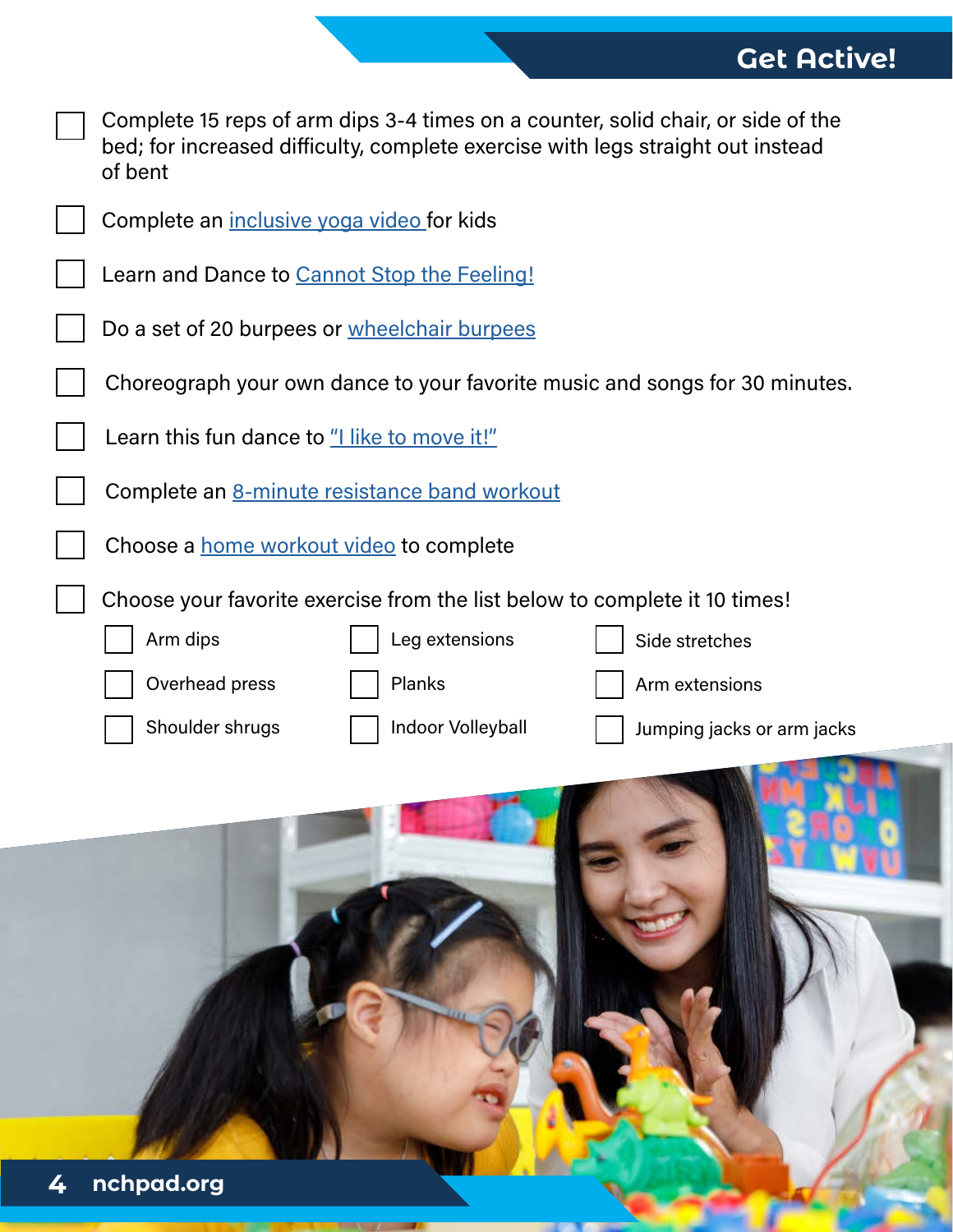

## **Eat Healthy!**

- Avoid drinking any sugar sweetened beverages, such as soda or juice
- Make a healthy smoothie for breakfast
- Incorporate one glass of low-fat milk during mealtimes. (Milk allergy? Substitute with one glass of almond, cashew, coconut, soy, or a plant-based milk!)
- Design your plate to look like the [MyPlate Diagram](https://www.myplate.gov/)
- Eat 4-6 servings of non-starchy vegetables
- Replace a bag of regular chips with baked chips
- Consume foods with omega-3 fatty acids, such as types of fish or nuts
	- Drink 8 glasses of water
	- Taste a new vegetable you have never eaten
	- Choose to eat only whole grain products, such as whole wheat bread or brown rice, all day
	- Cook a meal with your family and avoid adding salt to the recipe when at the table
		- Eat 2-3 servings of fresh fruit
		- Eat a vegetable with every meal or snack today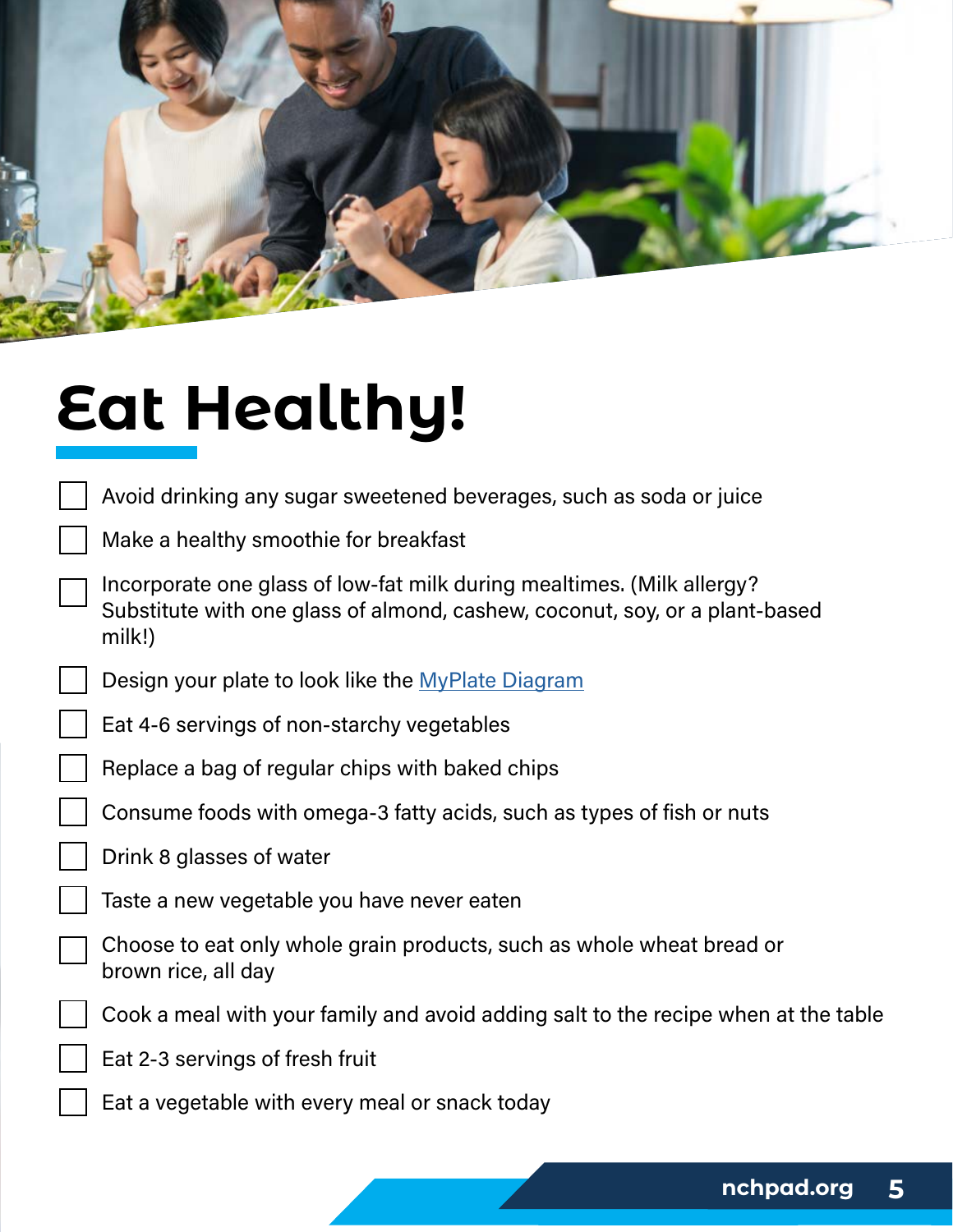### **Eat Healthy!**

| Avoid breaded or fried foods (ex: chicken fingers, fish sticks, French fries, tater<br>tots, onion rings, mozzarella sticks) for one day                                                                               |                                                                                          |
|------------------------------------------------------------------------------------------------------------------------------------------------------------------------------------------------------------------------|------------------------------------------------------------------------------------------|
| Create a healthy meal that includes all five food groups (protein, grain, dairy,<br>fruit, vegetable)                                                                                                                  |                                                                                          |
| Have a meatless dinner by substituting meat (ex: chicken, pork, beef, fish)<br>with beans, peas, tofu, and/or cheese. Not sure where to start? Try black<br>beans, kidney beans, green peas, lima beans, or chickpeas! |                                                                                          |
| Consume fatty fish at lunch or dinner (salmon, tuna, sardines, herring, trout,<br>catfish, and shrimp)                                                                                                                 |                                                                                          |
| Create a healthy meal that includes all five food groups                                                                                                                                                               |                                                                                          |
|                                                                                                                                                                                                                        | At dinner, fill half your plate with fruits and vegetables just like the MyPlate diagram |
| Prepare a healthy recipe with your family:                                                                                                                                                                             |                                                                                          |
| <b>Meatless Skillet Taco Pasta</b>                                                                                                                                                                                     | <b>English Muffin Tuna Melts</b>                                                         |
| <b>Black Bean Chili</b>                                                                                                                                                                                                | <b>Open-Faced Avocado Spread Sandwiches</b>                                              |
| <b>Veggie Quesadilla</b>                                                                                                                                                                                               | <b>Whole Grain Strawberry Pancakes</b>                                                   |
| Check out some nutrition resources and videos with your family:                                                                                                                                                        |                                                                                          |
| <b>ChooseMyPlate Recipes</b>                                                                                                                                                                                           |                                                                                          |
| <b>NCHPAD NutriLab</b>                                                                                                                                                                                                 |                                                                                          |
| Make Food, Eat!                                                                                                                                                                                                        |                                                                                          |
|                                                                                                                                                                                                                        |                                                                                          |
| nchpad.org<br>6                                                                                                                                                                                                        |                                                                                          |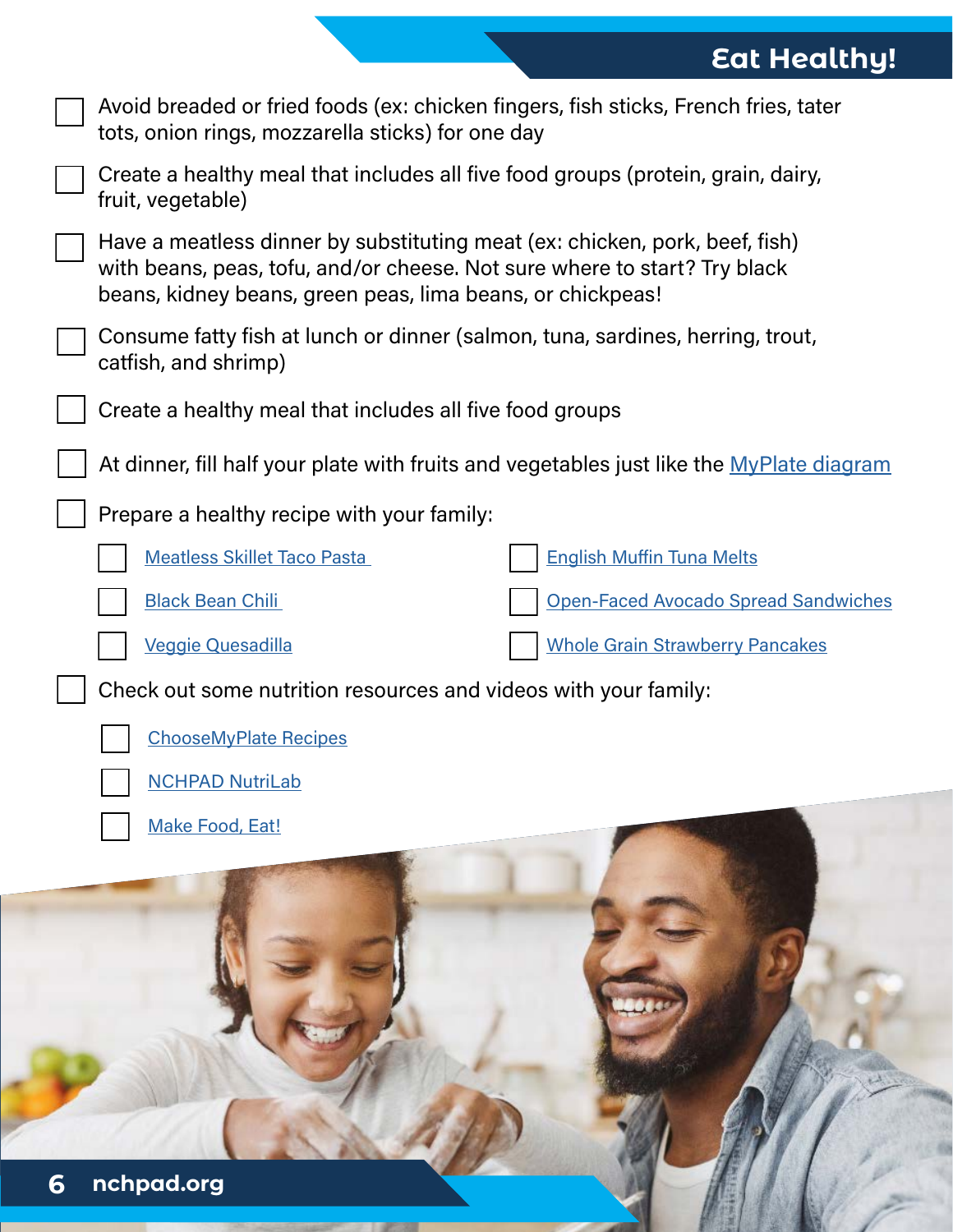

# **Be Mindful!**

| Slow down and complete a <b>meditation video</b> |  |  |  |
|--------------------------------------------------|--|--|--|
|--------------------------------------------------|--|--|--|

| Take 10 minutes to journal about your day |  |  |
|-------------------------------------------|--|--|
|-------------------------------------------|--|--|

| Make a list of five things that you are grateful for |  |  |  |
|------------------------------------------------------|--|--|--|
|------------------------------------------------------|--|--|--|

Go for a nature walk with your family

Spend time reflecting on the things you learned this year. Write them down and use that list to share an encouraging message with a friend

| Take some time to color today. Choose from these coloring books: Wellness      |
|--------------------------------------------------------------------------------|
| Challenge Coloring Book, Where is Mi Amigo Pedro? (page 35), or draw something |
| on your own and put it in a card to send to a friend or family member          |

| Have a virtual movie night with friends. Pick a movie or show that everyone has |
|---------------------------------------------------------------------------------|
| access to and watch it virtually together                                       |

Host a virtual party by playing some of these [virtual games and activities](https://www.pixiebear.com/games-and-activities-for-a-virtual-kids-party/?utm_medium=social&utm_source=pinterest&utm_campaign=tailwind_tribes&utm_content=tribes&utm_term=1050940100_48360356_708238)

[Pack up for a picnic](https://www.nchpad.org/1503/6458/Packing~for~a~Picnic) to have in-person or virtually with your family

Schedule a virtual get-together with friends to hang out

Send a card to a family member or friend. Ask the recipient to write one note/card as well and to send it to someone

Check-in with a friend – either in-person, by phone, or through a virtual video party

Follow along with a [3-minute mediation video](https://www.youtube.com/watch?v=mE3NHiPUeRw&list=PLwMObYmlSHaMshWAhmArdbfqZzlIWaUec)